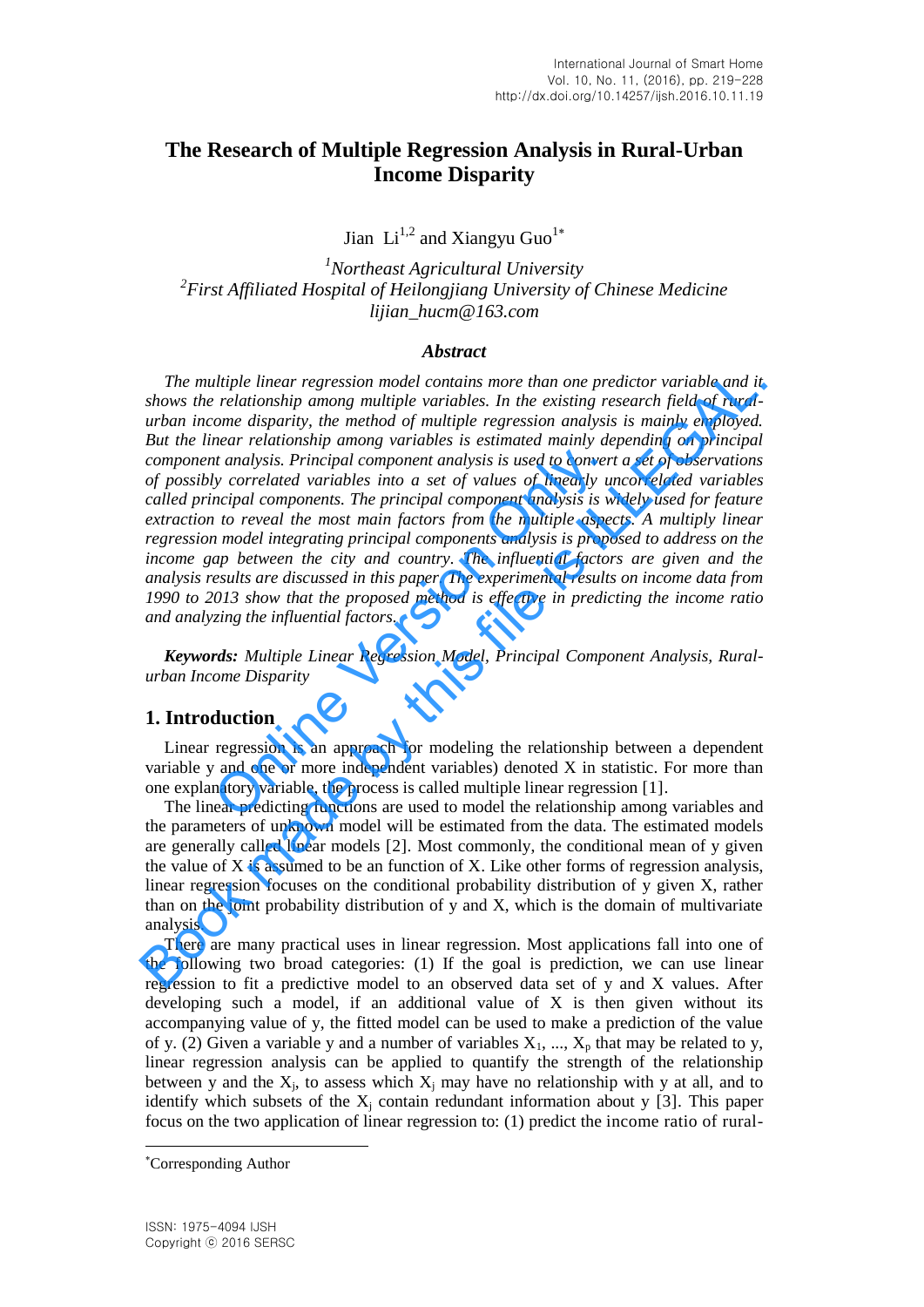urban income disparity, and (2) reveal the correlated influential factors of rural-urban income disparity.

This paper chooses nine features including urbanization level, rate of supporting agriculture in finance, growth rate of GDP *et al*. By using the principal component analysis, we construct the regression model to predict the income ratio. And the correlated influential factors are also analyzed by using the proposed method.

This paper is organized as followed. In Section 2, we discuss the multiple linear regression model and the principal component analysis is introduced. In Section 3, the regression model integrating principal component analysis is constructed. In Section 4, we give an example analysis by using rural-urban income data from 1990 to 2013. And our method is concluded in Section 5.

# **2. Multiple Regression Analysis Integrating Principal Component Analysis**

#### **2.1. Multiple Regression Analysis**

A regression model relates Y to a function of X and β.

$$
Y \approx f(X, \beta) \tag{1}
$$

The approximation is usually formalized as

$$
E(Y | X) = f(X, \beta)
$$
 (2)

If we have the knowledge about the problem domain, then the form of this function f can be estimated based on knowledge to model the relationship between Y and X. If no such knowledge is available, the function f can be estimate relying on the data. When we have a training dataset, we can estimate the function f to carry out regression analysis. Then the form of f can be specified. Example 1 relates Y to a function of X and  $\beta$ .<br>  $(X, \beta)$ <br>
proximation is usually formalized as<br>  $0 = f(X, \beta)$ <br>
have the knowledge about the problem domain, then the fortimated based on knowledge to model the relationship be

Assume now that the vector of unknown parameters  $\beta$  is of length k. The following information about the dependent variable Y must be provided in order to perform a regression analysis:

The most common situation is where  $N > k$  data points are observed. In this case, there is enough information in the data to estimate a unique value for  $\beta$  that best fits the data in some sense, and the regression model when applied to the data can be viewed as an overdetermined system in β. In this case, the regression analysis provides the tools for finding a solution for unknown parameters β that will, for example, minimize the distance between the measured and predicted values of the dependent variable Y (also known as method of least squares). Under certain statistical assumptions, the regression analysis uses the surplus of information to provide statistical information about the unknown parameters β and predicted values of the dependent variable Y. 2. Nuturing **Expression Analysis integrating Principal Component**<br> **Analysis**<br> **Analysis**<br> **A. Nutliple Regression Analysis**<br>  $\sqrt{8}$  exergession model relates Y to a function of X and β.<br>  $\sqrt{8}$  exergession model relat

The model for regression is one that involves a linear combination of the input variables:

$$
f(x, w) = w_0 + w_1 x_1 + \dots + w_n x_n
$$
\n(3)

where  $x = (x_1, ..., x_n)^T$ . The key attributes of this model is the estimation of parameters  $w_0, \ldots, w_n$ . It is a linear function of the input variables  $x_i$ , and this imposes significant limitations on the model.

We can consider the linear combinations of fixed nonlinear functions of the input variables by using the following form: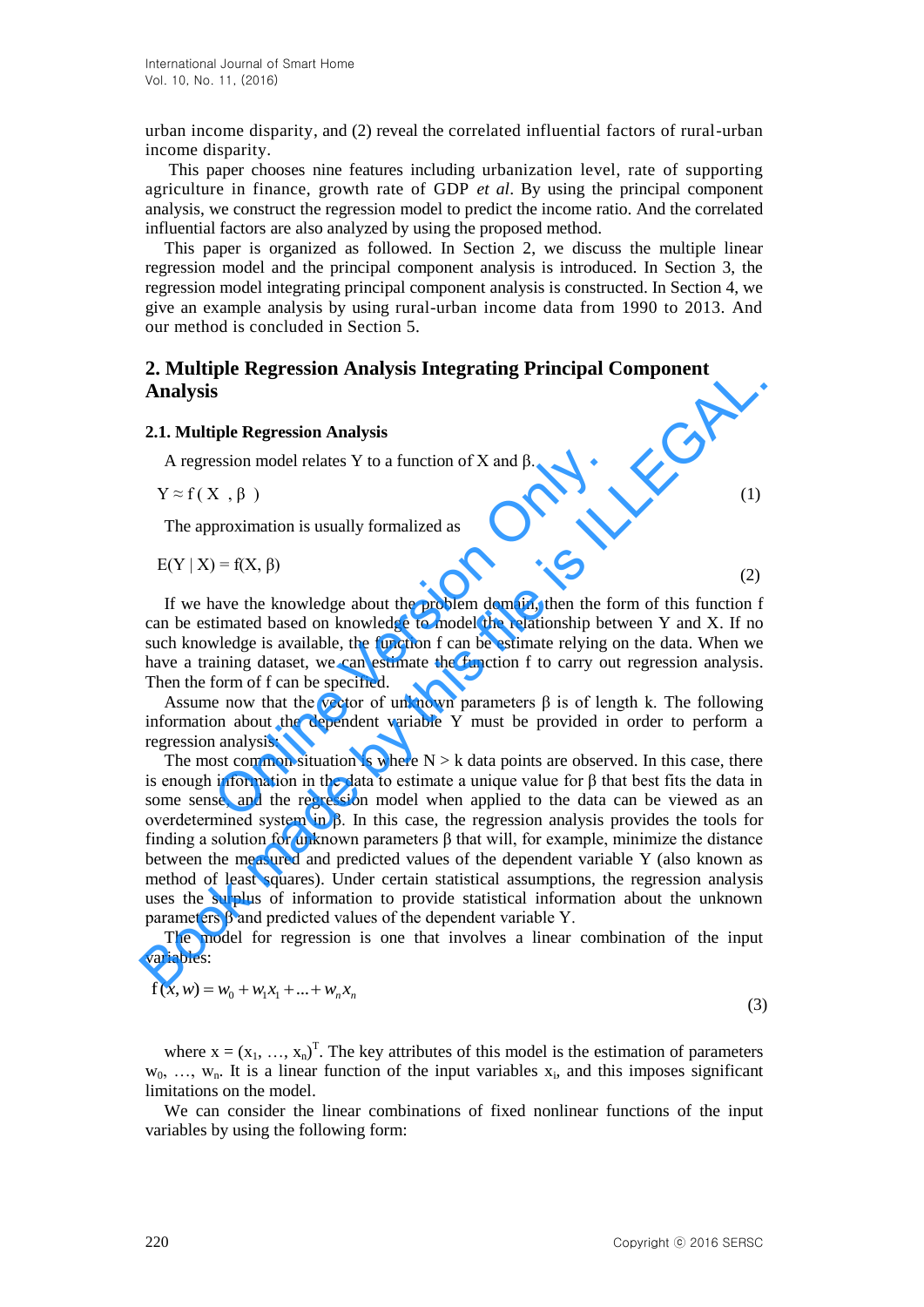$$
f(x, w) = w_0 + w_1 \varphi_1(x) + ... + w_n \varphi_n(x)
$$
\n(4)

where  $\varphi_i(x)$  are known as basis functions. By denoting the maximum value of the index j by m, the total number of parameters in this model will be m. For the sake of allowing parameter  $w_0$  as any fixed offset in the data, the linear regression function can be defined as the folloing form:

$$
f(x, w) = \sum_{j=0}^{m} w_j \varphi_j(x)
$$
 (5)

where  $w = (w_0, ..., w_m)^T$  and  $\varphi = (\varphi_0, ..., \varphi_m)^T$ . We will apply some form of fixed preprocessing, or feature extraction, to the original data variables. If the original variables comprise the vector x, then the features can be expressed in terms of the basis functions  $\{\varphi_i(x)\}.$ 

#### **2.2. Principal Component Analysis**

Principal component analysis (PCA) is an analogue of the principal axis theorem in mechanics invented in 1901 by Karl Pearson [4]. Since it uses an orthogonal transformation to convert a set of observations of possibly correlated variables into a set of values of linearly uncorrelated variables called principal components, we commonly called it a statistical procedure. ( $\phi_i(x)$ ).<br>
2.2. Principal Component Analysis<br>
Principal component Analysis<br>
Principal component Analysis<br>
Principal component analysis<br>
Principal component analysis<br>
Transformation to convert a set of observations of pos

Principal component analysis is mostly used as a tool in exploratory data analysis and for making predictive models. It can be done by eigenvalue decomposition of a correlation matrix or singular value decomposition of a data matrix [5]. PCA is one of the common tools of for multivariate analyses. Often, it is regarded as revealing the internal structure of the data in a way that best explains the variance in the data. al component analysis (PCA) is an analogue of the princ<br>s invented in 1901 by Karl Pearson [4]. Since it<br>ation to convert a set of observations of possibly correlate<br>of linearly uncorrelated variables called principal com

PCA is mathematically defined as an orthogonal linear transformation that transforms the data to a new coordinate system such that the greatest variance by some projection of the data comes to lie on the first coordinate (called the first principal component), the second greatest variance on the second coordinate, and so on [6].

Consider a data matrix X, where each of the n rows represents a different repetition of the experiment, and each of the p columns gives a particular kind of feature.

Mathematically, the transformation is defined by a set of p-dimensional vectors of weights or loadings  $w_{(k)}=(w_1,...,w_p)_{(k)}$  that map each row vector  $X_{(i)}$  of X to a new vector of principal component scores  $t_{(i)} = (t_1, ..., t_k)_{(i)}$ , given by

$$
\mathbf{t}_{k(i)} = \mathbf{W}_{(k)} \cdot \mathbf{x}_{(i)}
$$
 (6)

The Algorithm 1 is a detailed description of PCA using the covariance method as opposed to the correlation method [7].

# **3. Predicting Rural-Urban Income Disparity Ratio by Integrating Multiple Linear Regression Model and Principal Component Analysis**

#### **3.1. Prediction Model**

 $f(x, w) = w_0 + w_1\varphi_1(x) + \ldots + w_n\varphi_n(x)$  (4<br>
where  $\varphi_1(x)$  are known as basis functions. By denoting the maximum value of the index<br>
force gival or known as basis functions. By denoting the maximum value of the index<br>
fly yn By using principal component analysis, the number of principal components will be less than or equal to the number of original variables. This transformation is defined in such a way that the first principal component has the largest possible variance, and each succeeding component in turn has the highest variance possible under the constraint that it is orthogonal to the preceding components. Getting the vectors of weights, we can built the multiple linear regression model by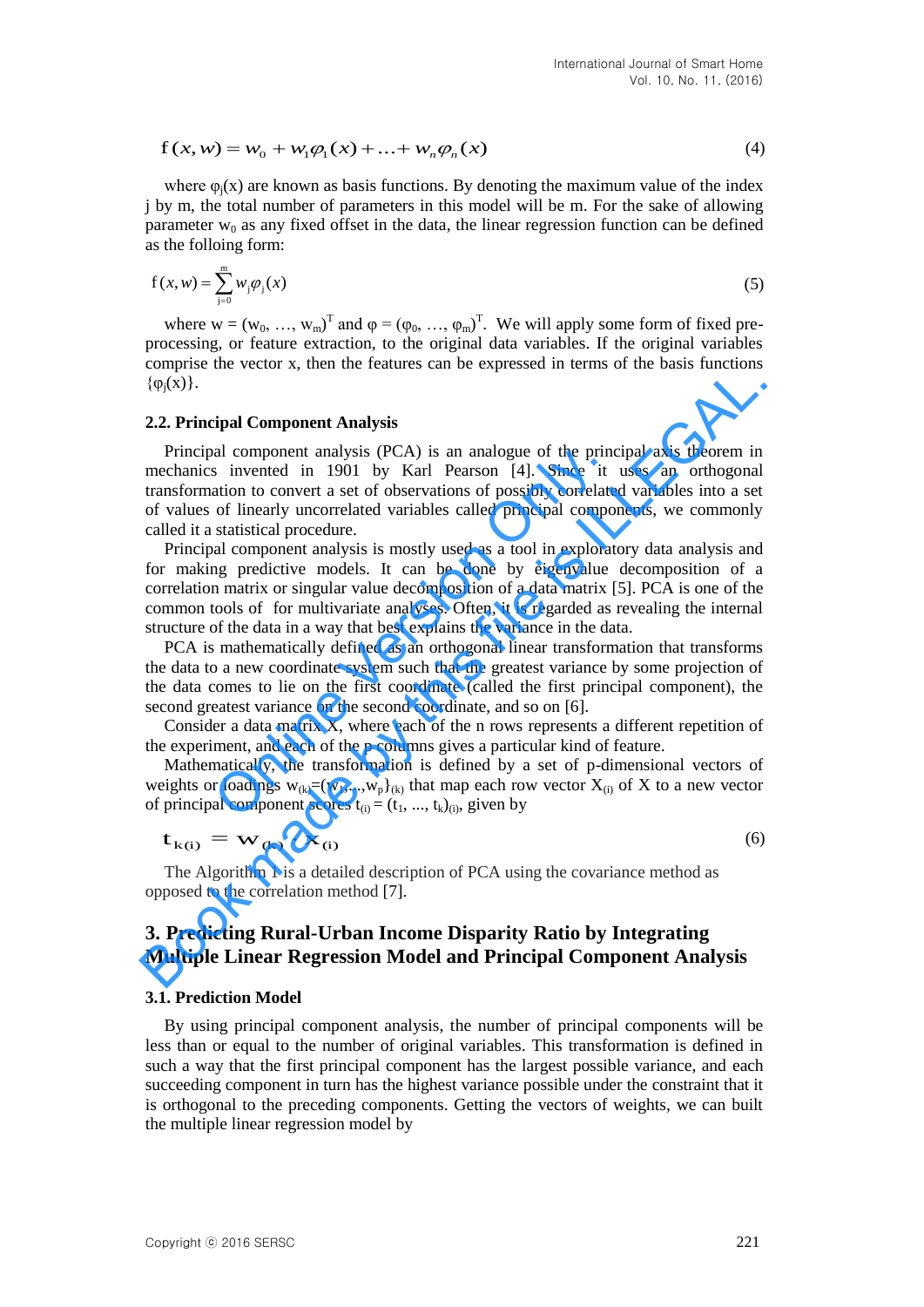## $y=W \cdot X + \beta$  (7)

where y is the dependent variable,  $W=(w_1,w_2,...,w_n)$  is the weight vector,  $X=(x_1,x_2,...,x_n)$ is feature variable vector and β is an unobserved [random variable](https://en.wikipedia.org/wiki/Random_variable) that adds noise to the linear relationship between the dependent variable and regressor.

## **3.2. Feature Variables**

For predicting the rural-urban income disparity ratio, we choose nine influencing factors as the feature variables, which described in Table 1.

| Feature | <b>Features Name</b>                                       | Meaning                                                                                                                                                                                                   |
|---------|------------------------------------------------------------|-----------------------------------------------------------------------------------------------------------------------------------------------------------------------------------------------------------|
| $X_1$   | urbanization level                                         | urban population/the total number of people                                                                                                                                                               |
| $X_2$   | rate of supporting agriculture in<br>finance               | fiscal expenditure used in rural areas/the total<br>fiscal expenditure                                                                                                                                    |
| $X_3$   | growth rate of GDP                                         | GDP value-added/ prior year's GDP                                                                                                                                                                         |
| $X_4$   | economic degree of opening-up                              | gross import and export/GDP of the whole<br>country                                                                                                                                                       |
| $X_5$   | the dual economic<br>structure<br>coefficient              | radio of the second, third industrial output and<br>Non-agricultural population/ radio of the first<br>industrial output and agricultural population                                                      |
| $X_6$   | Registered Unemployment Rate<br>in Town                    | Registered Unemployment Rate in Town                                                                                                                                                                      |
| $X_7$   | <b>Employment Structure</b>                                | employment personnel of the second, third<br>industrial/the total employment                                                                                                                              |
| $X_8$   | Human<br>capital<br>differences<br>between urban and rural | expenditure on<br>average annual per capital<br>education<br>culture<br>of<br>urban<br>and<br>households/average<br>annual<br>capital<br>per<br>expenditure on education and culture of rural<br>families |
| $X_9$   | Urban and rural financial scale                            | total loan in urban areas/total loan in rural<br>areas                                                                                                                                                    |
|         | Algorithm 1. Computing PCA Using the Covariance Method     |                                                                                                                                                                                                           |

**Table 1. Influencing Factors in Rural-Urban Income Disparity Ratio** 

# **Algorithm 1. Computing PCA Using the Covariance Method**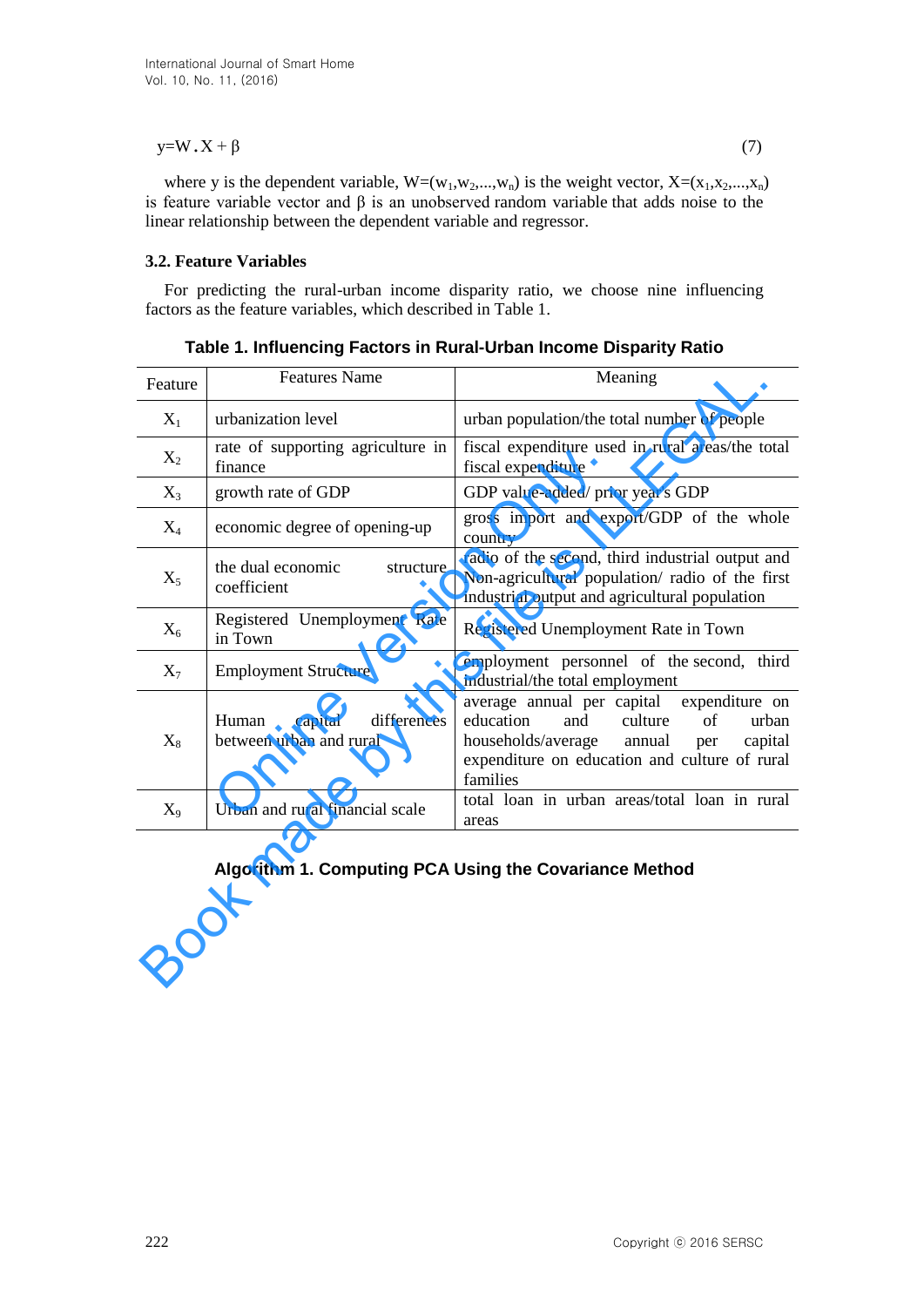**Input:** n data vectors  $X_1,...,X_n$  with each  $X_i$  representing a single grouped observation of the *p* variables.

**Output:** Principal component scores T

- 1 the [Kosambi-Karhunen–Loève](https://en.wikipedia.org/wiki/Karhunen%E2%80%93Lo%C3%A8ve_theorem) transform (KLT) of matrix  $X: Y = KLT{X}$
- 2 For each dimension  $j = 1, ..., p$ Calculate the empirical mean

$$
\mu[j] = \frac{1}{n} \sum_{i=1}^{n} X[i, j]
$$

3 Calculate the deviations from the mean

$$
B=X-hu^T
$$

4  $C = \begin{bmatrix} 1 & b^* & c \end{bmatrix}$  Find the covariance matrix:  $B^*\cdot B$ *n*  $C = \frac{1}{\cdot} B^*$ .  $\overline{a}$  $=\frac{1}{\cdot}B^*$ 1 1

- 5 Find the eigenvectors and eigenvalues of the covariance matrix  $V^{-1}CV = D$ *n*-1<br>
d the eigenvectors and eigenvalues of the covariance matrix<br>  $V^{-1}CV = D$ <br>
arrange the eigenvectors and eigenvalues<br>
mpute the cumulative energy content for each eigenvector<br>  $j=1..k$ <br>  $g[j] = \sum_{k=1}^{j} D[k, k]$ <br>  $j = 1..p$ <br> **Book manners are view that the covariance matrix:**<br>  $C = \frac{1}{n-1} B^s \cdot B$  Find the covariance matrix:<br>
5 Find the eigenvectors and eigenvalues of the covariance matrix<br>  $V^{-1}CV - D$ <br>
6 Rearrange the eigenvectors and eigenvalu
- 6 Rearrange the eigenvectors and eigenvalues
- 7 Compute the cumulative energy content for each eigenvector

$$
8 \qquad \text{for j=1..k}
$$

$$
g[j] = \sum_{k=1}^{j} D[k, k]
$$

$$
9 \t\t for j = 1..p\t\t\t W[k, l] = V[k, l]
$$

- 10 Select a subset of the eigenvectors as basis vectors for  $k = 1, ..., p$   $l = 1, ..., L$  $\frac{[B]}{[p]} \ge 0.9$  $\frac{g[L]}{g[p]} \geq$ *Lg*
- <sup>11</sup> Convert the source data to z-scores (optional)  $s = \{s[j]\} = \{\sqrt{C[j,j]}\}\$
- 12 Calculate the  $n \times p$  z-score matrix

$$
Z = \frac{B}{h \cdot s^T}
$$

13 Project the z-scores of the data onto the new basis  $T = Z \cdot W = KLT\{X\}$ 

# **4. Example Analysis**

We take influencing factors of the rural-urban income disparity as the example to analyze the disparity ratio in this Section.

# **4.1. Experimental Dataset**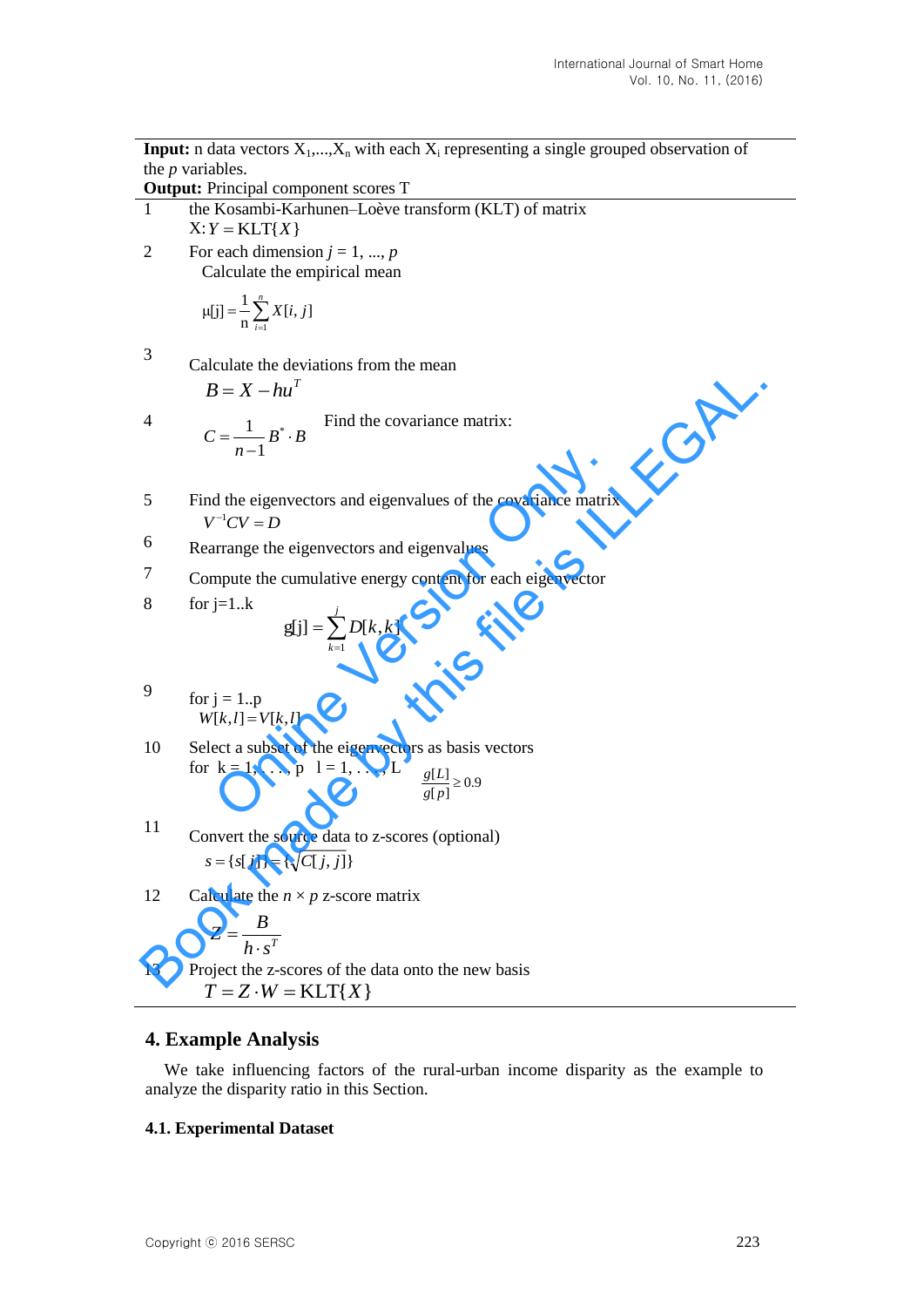In order to further understand the effects of above influencing factors in rural-urban income disparity, we collect the following data of X province from 1990 to 2013. We show the values of influence factors in each year in Table 2. Based on data availability and other considerations, the survey indicators mainly affect on rural-urban income disparity.

| Year | X1     | X2    | X3     | X4     | X <sub>5</sub>           | X <sub>6</sub> | X7    | X8     | X9     |
|------|--------|-------|--------|--------|--------------------------|----------------|-------|--------|--------|
| 1990 | 0.2641 | 0.531 | 0.0985 | 0.2962 | 10.382<br>9              | 0.025          | 0.399 | 3.4994 | 2.8661 |
| 1991 | 0.2694 | 0.519 | 0.1662 | 0.33   | 11.585<br>9              | 0.023          | 0.403 | 3.3411 | 2.9891 |
| 1992 | 0.2746 | 0.502 | 0.2362 | 0.3369 | 13.083<br>9              | 0.023          | 0.415 | 3.3687 | 3.1012 |
| 1993 | 0.2799 | 0.42  | 0.3124 | 0.3173 | 14.388<br>6              | 0.026          | 0.436 | 3.3306 | 3.2513 |
| 1994 | 0.2851 | 0.406 | 0.3641 | 0.4206 | 13.567<br>1              | 0.028          | 0.457 | 3.3393 | 3.4682 |
| 1995 | 0.2904 | 0.4   | 0.2615 | 0.3844 | 13.239<br>6              | 0.029          | 0.478 | 3.0553 | 3.7876 |
| 1996 | 0.3048 | 0.396 | 0.1708 | 0.3372 | 12.898<br>6              | 0.03           | 0.495 | 2.8307 | 4.0219 |
| 1997 | 0.3191 | 0.39  | 0.1098 | 0.3395 | 13.860<br>6              | 0.031          | 0.501 | 3.0259 | 4.0678 |
| 1998 | 0.3335 | 0.389 | 0.0687 | 0.3163 | 14.363<br>3              | 0.031          | 0.502 | 3.1327 | 4.1152 |
| 1999 | 0.3478 | 0.387 | 0.0625 | 0.3315 | 15.185<br>6              | 0.031          | 0.499 | 3.3687 | 4.3152 |
| 2000 | 0.3622 | 0.382 | 0.1063 | 0.3936 | 16.761<br>5              | 0.031          | 0.5   | 3.3624 | 4.2069 |
| 2001 | 0.3766 | 0.374 | 0.1052 | 0.3825 | 17.211<br>4              | 0.036          | 0.5   | 3.5818 | 4.3368 |
| 2002 | 0.3909 | 0.358 | 0.0973 | 0.4246 | 17.163<br>3              | 0.04           | 0.5   | 4.2902 | 4.6414 |
| 2003 | 0.4053 | 0.35  | 0.1286 | 0.5161 | 17.126<br>$\overline{c}$ | 0.043          | 0.509 | 3.9646 | 4.7002 |
| 2004 | 0.4176 | 0.333 | 0.1768 | 0.5945 | 15.021<br>7              | 0.042          | 0.531 | 4.1708 | 4.7572 |
| 2005 | 0.4299 | 0.329 | 0.1567 | 0.629  | 16.400<br>9              | 0.042          | 0.552 | 3.7142 | 4.7323 |
| 2006 | 0.4434 | 0.325 | 0.1709 | 0.6477 | 17.577<br>$\overline{4}$ | 0.041          | 0.574 | 3.9427 | 4.6097 |
| 2007 | 0.4589 | 0.323 | 0.2314 | 0.6226 | 17.615<br>$\overline{c}$ | 0.04           | 0.592 | 4.3485 | 4.2204 |
| 2008 | 0.4699 | 0.303 | 0.1818 | 0.568  | 17.388<br>$\overline{c}$ | 0.042          | 0.604 | 4.3184 | 4.2028 |
| 2009 | 0.4834 | 0.328 | 0.0912 | 0.4359 | 17.882<br>$\overline{2}$ | 0.043          | 0.619 | 4.3245 | 4.2919 |
| 2010 | 0.4995 | 0.319 | 0.1831 | 0.4933 | 18.094                   | 0.041          | 0.633 | 4.4384 | 4.1337 |
| 2011 | 0.5127 | 0.318 | 0.184  | 0.4883 | 17.850<br>5              | 0.041          | 0.652 | 4.6719 | 3.8623 |

**Table 2. Experimental Dataset: Values of Influence Factors in Each Year**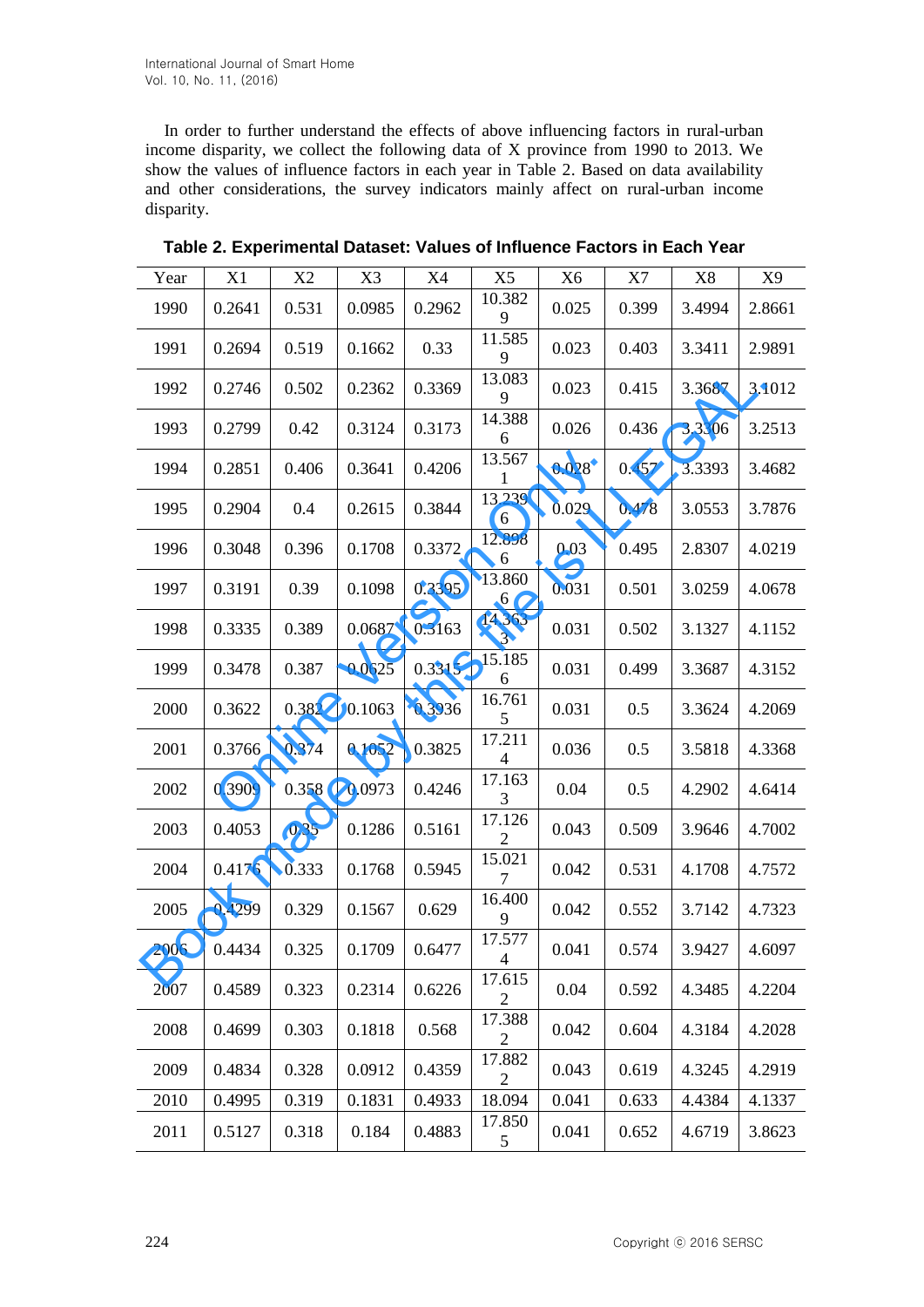| 2012 0.5257 0.319 0.1033 0.4571 $\begin{array}{ c c c c c c c c c } \hline 0.041 & 0.664 & 4.5646 & 6.3157 \ \hline \end{array}$ |  |  |  |  |  |
|----------------------------------------------------------------------------------------------------------------------------------|--|--|--|--|--|
| 2013 $\Big  0.5373 \Big  0.323 \Big  0.1009 \Big  0.439 \Big  17.170 \Big  0.0405 \Big  0.686 \Big  4.7211 \Big  3.4199$         |  |  |  |  |  |

### **4.2. Principal Component Analysis on Experimental Dataset**

For the correlation of influencing factors in rural-urban income disparity ratio, we using principal component analysis to analyze the experimental dataset. Table 3, shows the communalities of influencing factors.

|   |                                                               | Feature             | Initial   | Extraction                                                                                                                                                                                 |  |
|---|---------------------------------------------------------------|---------------------|-----------|--------------------------------------------------------------------------------------------------------------------------------------------------------------------------------------------|--|
|   |                                                               | $X_1$               | 1.000     | .985                                                                                                                                                                                       |  |
|   |                                                               | $X_2$               | 1.000     | .906                                                                                                                                                                                       |  |
|   |                                                               | $X_3$               | 1.000     | .945                                                                                                                                                                                       |  |
|   |                                                               | $X_4$               | 1.000     | .830                                                                                                                                                                                       |  |
|   |                                                               | $X_5$               | 1.000     | .847                                                                                                                                                                                       |  |
|   |                                                               | $X_6$               | 1.000     | .941                                                                                                                                                                                       |  |
|   |                                                               | $X_7$               | 1.000     | .897                                                                                                                                                                                       |  |
|   |                                                               | $X_8$               | 1.000     | .891                                                                                                                                                                                       |  |
|   |                                                               | $X_9$               | 1.000     | .915                                                                                                                                                                                       |  |
|   | d factors.<br>tal Variance Explained is described in Table 4. |                     |           | ling to the information extracted from the Table 3, which de<br>lities, the information extracted from all of the original in<br>other words, the comprehensive factors can better explain |  |
|   |                                                               |                     |           | <b>Table 4. Total Variance Explained</b>                                                                                                                                                   |  |
| n |                                                               | Initial Eigenvalues |           | <b>Extraction Su</b>                                                                                                                                                                       |  |
|   |                                                               | $%$ of              | Cumulativ |                                                                                                                                                                                            |  |
|   | Total                                                         | Variance            | e %       | Total                                                                                                                                                                                      |  |
|   | 6.312                                                         | 70.134              | 70.134    | 6.312                                                                                                                                                                                      |  |
|   |                                                               |                     |           |                                                                                                                                                                                            |  |

**Table 3. Communalities** 

**Table 4. Total Variance Explained** 

|                     |                | reatuie                    | шпиаг                                                 | exuacuon                                                                                                                                                                                                                                                                      |                                            |               |
|---------------------|----------------|----------------------------|-------------------------------------------------------|-------------------------------------------------------------------------------------------------------------------------------------------------------------------------------------------------------------------------------------------------------------------------------|--------------------------------------------|---------------|
|                     |                | $X_1$                      | 1.000                                                 | .985                                                                                                                                                                                                                                                                          |                                            |               |
|                     |                | $X_2$                      | 1.000                                                 | .906                                                                                                                                                                                                                                                                          |                                            |               |
|                     |                | $X_3$                      | 1.000                                                 | .945                                                                                                                                                                                                                                                                          |                                            |               |
|                     |                | $X_4$                      | 1.000                                                 | .830                                                                                                                                                                                                                                                                          |                                            |               |
|                     |                | $X_5$                      | 1.000                                                 | .847                                                                                                                                                                                                                                                                          |                                            |               |
|                     |                | $X_6$                      | 1.000                                                 | .941                                                                                                                                                                                                                                                                          |                                            |               |
|                     |                | $X_7$                      | 1.000                                                 | .897                                                                                                                                                                                                                                                                          |                                            |               |
|                     |                | $\rm X_8$                  | 1.000                                                 | .891                                                                                                                                                                                                                                                                          |                                            |               |
|                     |                | $X_9$                      | 1.000                                                 | .915                                                                                                                                                                                                                                                                          |                                            |               |
| influenced factors. |                |                            | The Total Variance Explained is described in Table 4. | According to the information extracted from the Table 3, which described the variables<br>communalities, the information extracted from all of the original indicators are at about<br>90%. In other words, the comprehensive factors can better explain each of the original |                                            |               |
|                     |                |                            |                                                       |                                                                                                                                                                                                                                                                               |                                            |               |
|                     |                |                            |                                                       | <b>Table 4. Total Variance Explained</b>                                                                                                                                                                                                                                      |                                            |               |
| Componen<br>t       |                | <b>Initial Eigenvalues</b> |                                                       |                                                                                                                                                                                                                                                                               | <b>Extraction Sums of Squared Loadings</b> |               |
|                     |                | $%$ of                     | Cumulativ                                             |                                                                                                                                                                                                                                                                               | $%$ of                                     | Cumulativ     |
| $\mathbf{1}$        | Total<br>6.312 | Variance<br>70.134         | e %<br>70.134                                         | Total<br>6.312                                                                                                                                                                                                                                                                | Variance<br>70.134                         | e %<br>70.134 |
| $\overline{2}$      | 1.154          | 12.821                     | 82.955                                                | 1.154                                                                                                                                                                                                                                                                         | 12.821                                     | 82.955        |
| $\overline{3}$      | .692           | 7.692                      | 90.647                                                | .692                                                                                                                                                                                                                                                                          | 7.692                                      | 90.647        |
| $\overline{4}$      | .346           | 3.841                      | 94.488                                                |                                                                                                                                                                                                                                                                               |                                            |               |
| 5                   | .228           | 2.532                      | 97.020                                                |                                                                                                                                                                                                                                                                               |                                            |               |
| 6                   | .177           | 1.967                      | 98.987                                                |                                                                                                                                                                                                                                                                               |                                            |               |
| $\overline{7}$      | .073           | .813                       | 99.801                                                |                                                                                                                                                                                                                                                                               |                                            |               |
| 8                   | .016           | .177                       | 99.978                                                |                                                                                                                                                                                                                                                                               |                                            |               |

According to Table 5, the total variance explained, it can be seen that we can extract three principal components from the policy factors of nine variables. And three principal components concentrated 90.647% original variable information. So it is ideal for the information content contained in the original variables.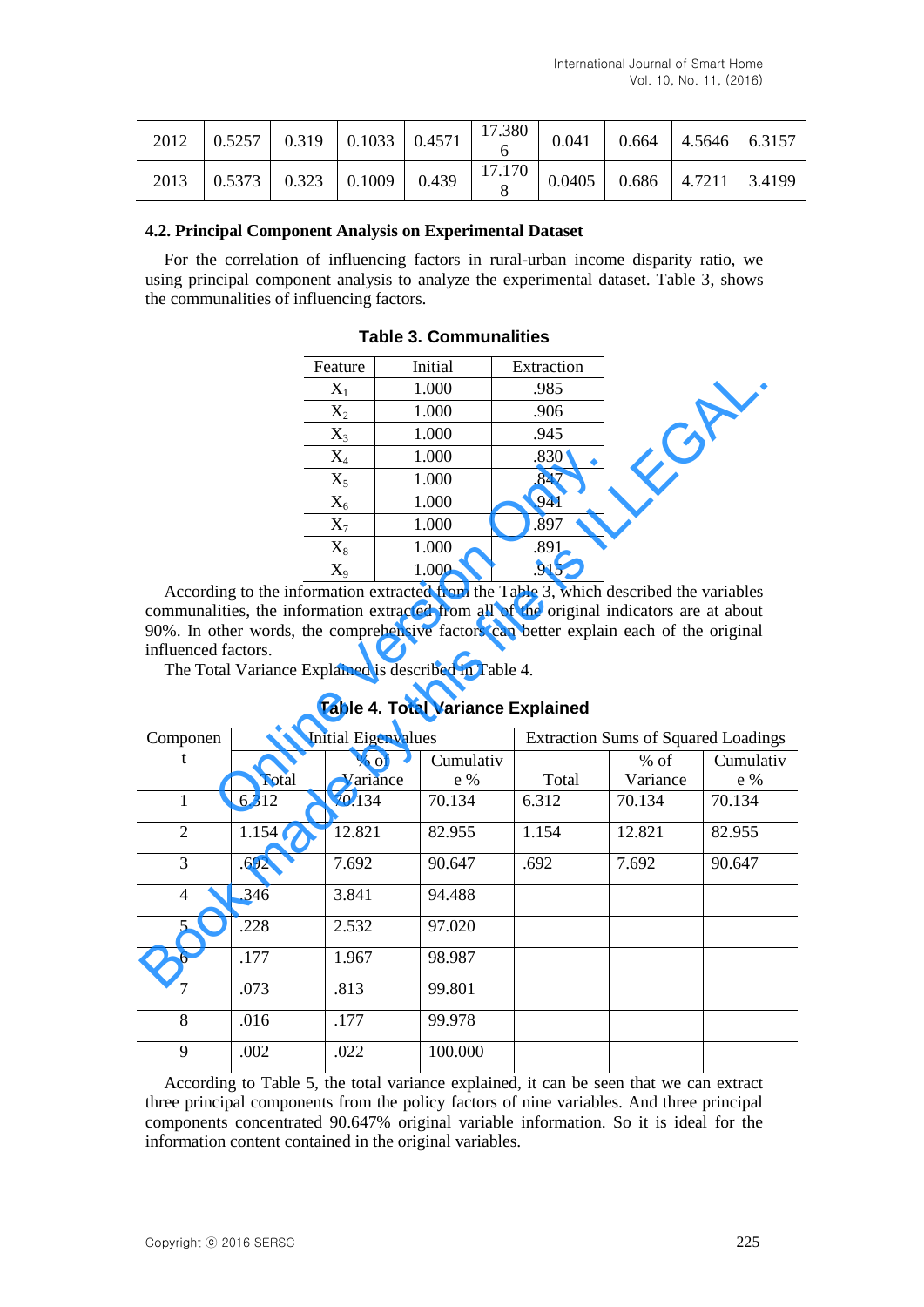The component matrix and the component score coefficient matrix are shown in Table 5 and Table 6.

|                                                                                                                                                                                                                                                                                                                                                                                                                                                                                                                                                                                                                                                                                                                                                                                                                                                                                                                                                                                                                                                                                                                                                                                                                                                                                                                                                                                                                                                                             |          | <b>Component</b> |                |                               |  |         |                      | <b>Component</b>              |
|-----------------------------------------------------------------------------------------------------------------------------------------------------------------------------------------------------------------------------------------------------------------------------------------------------------------------------------------------------------------------------------------------------------------------------------------------------------------------------------------------------------------------------------------------------------------------------------------------------------------------------------------------------------------------------------------------------------------------------------------------------------------------------------------------------------------------------------------------------------------------------------------------------------------------------------------------------------------------------------------------------------------------------------------------------------------------------------------------------------------------------------------------------------------------------------------------------------------------------------------------------------------------------------------------------------------------------------------------------------------------------------------------------------------------------------------------------------------------------|----------|------------------|----------------|-------------------------------|--|---------|----------------------|-------------------------------|
| Feature                                                                                                                                                                                                                                                                                                                                                                                                                                                                                                                                                                                                                                                                                                                                                                                                                                                                                                                                                                                                                                                                                                                                                                                                                                                                                                                                                                                                                                                                     | 1        |                  | $\overline{2}$ |                               |  | Feature | 1                    | 2                             |
| $X_1$                                                                                                                                                                                                                                                                                                                                                                                                                                                                                                                                                                                                                                                                                                                                                                                                                                                                                                                                                                                                                                                                                                                                                                                                                                                                                                                                                                                                                                                                       | .967     |                  | $-.023$        |                               |  | $X_1$   | .967                 | $-.023$                       |
| $X_2$                                                                                                                                                                                                                                                                                                                                                                                                                                                                                                                                                                                                                                                                                                                                                                                                                                                                                                                                                                                                                                                                                                                                                                                                                                                                                                                                                                                                                                                                       | $-0.935$ |                  | $-0.080$       |                               |  | $X_2$   | $-0.935$             | $-.080$                       |
| $X_3$                                                                                                                                                                                                                                                                                                                                                                                                                                                                                                                                                                                                                                                                                                                                                                                                                                                                                                                                                                                                                                                                                                                                                                                                                                                                                                                                                                                                                                                                       | $-.265$  |                  | .930           |                               |  | $X_3$   | $-.265$              | .930                          |
| $X_4$                                                                                                                                                                                                                                                                                                                                                                                                                                                                                                                                                                                                                                                                                                                                                                                                                                                                                                                                                                                                                                                                                                                                                                                                                                                                                                                                                                                                                                                                       | .769     |                  | .424           |                               |  | $X_4$   | .769                 | .424                          |
| $X_5$                                                                                                                                                                                                                                                                                                                                                                                                                                                                                                                                                                                                                                                                                                                                                                                                                                                                                                                                                                                                                                                                                                                                                                                                                                                                                                                                                                                                                                                                       | .920     |                  | .008           |                               |  | $X_5$   | .920                 | .008                          |
| $X_6$                                                                                                                                                                                                                                                                                                                                                                                                                                                                                                                                                                                                                                                                                                                                                                                                                                                                                                                                                                                                                                                                                                                                                                                                                                                                                                                                                                                                                                                                       | .968     |                  | $-.007$        |                               |  | $X_6$   | .968                 | $-.007$                       |
| $X_7$                                                                                                                                                                                                                                                                                                                                                                                                                                                                                                                                                                                                                                                                                                                                                                                                                                                                                                                                                                                                                                                                                                                                                                                                                                                                                                                                                                                                                                                                       | .919     |                  | $-0.010$       |                               |  | $X_7$   | .919                 | $-.010$                       |
| $X_8$                                                                                                                                                                                                                                                                                                                                                                                                                                                                                                                                                                                                                                                                                                                                                                                                                                                                                                                                                                                                                                                                                                                                                                                                                                                                                                                                                                                                                                                                       | .847     |                  | .107           |                               |  | $X_8$   | .847                 | .107                          |
| $X_9$                                                                                                                                                                                                                                                                                                                                                                                                                                                                                                                                                                                                                                                                                                                                                                                                                                                                                                                                                                                                                                                                                                                                                                                                                                                                                                                                                                                                                                                                       |          |                  | $-.302$        |                               |  |         | .706                 | $-.302$                       |
| $X_9$<br>.706<br>When analyzing principal component load coefficient described in Table 5, for the first<br>principal component variables, the loads of nine influence factors of x2 and X3 is<br>negative. For the second principal component variables, the loads of X1, X2, X6, X7 and<br>x9 is also negative, and the third principal component variables, the load of the X3, X4,<br>X5 and x9 is negative. According to the above results, this study and theoretical judgment<br>are consistent. So it is feasible by using principal components on behalf of the relevant<br>factors.<br>According to Table 6, the linear expression of standardized original variables can be<br>estimated by principal component score coefficient matrix as follows:<br>$F_1=0.153*2.512X_1-0.148*2.512X_2-0.042*2.512X_3+0.122*2.512X_4+0.146*2.512X_5+$<br>$0.153 * 2.512X_6 + 0.146 * 2.512X_7 + 0.134 * 2.512X_8 + 0.112 * 2.512X_9$<br>$F_2=0.020*1.074X_1-0.069*1.074X_2+0.806*1.074X_3+0.367*1.074X_4+0.007*1.074X_5-$<br>$0.006*1.074X_{6}$ -0.009*1.074X <sub>7</sub> +0.092*1.074X <sub>8</sub> -0.262*1.074X <sub>9</sub><br>$F_3=0.325*0.832X_1+0.232*0.832X_2-0.143*0.832X_3-0.3532*0.832X_4+0.011*0.832X_5-0.832X_6$<br>$0.097*0.832X_6+0.334*0.832X_7+0.583*0.832X_8-0.824*0.832X_9$<br>4.3. Predicting by Multiple Regression Analysis Model<br>By using principal component analysis, the model is summarized in Table 7. And the<br>ANOVA is shown in Table 8. |          |                  |                |                               |  |         |                      |                               |
|                                                                                                                                                                                                                                                                                                                                                                                                                                                                                                                                                                                                                                                                                                                                                                                                                                                                                                                                                                                                                                                                                                                                                                                                                                                                                                                                                                                                                                                                             |          |                  |                | <b>Table 7. Model Summary</b> |  |         |                      |                               |
|                                                                                                                                                                                                                                                                                                                                                                                                                                                                                                                                                                                                                                                                                                                                                                                                                                                                                                                                                                                                                                                                                                                                                                                                                                                                                                                                                                                                                                                                             | Model    |                  | $\mathbb{R}$   | R Square                      |  |         | Adjusted R<br>Square | Std. Error of<br>the Estimate |

**Table 5. Component Matrix Table 6. Component Score Coefficient Matrix**

# **4.3. Predicting by Multiple Regression Analysis Model**

| Model |     | R Square | Adjusted R<br>Square | Std. Error of<br>the Estimate |
|-------|-----|----------|----------------------|-------------------------------|
|       | 960 | 921      | .910                 | .1030901                      |

| Table 8. ANOVA |  |
|----------------|--|
|----------------|--|

| Model     | Sum of Squares | df | Mean Square |        | Sig.             |
|-----------|----------------|----|-------------|--------|------------------|
| Regressio | 2.490          |    | .830        | 78.111 | 000 <sup>b</sup> |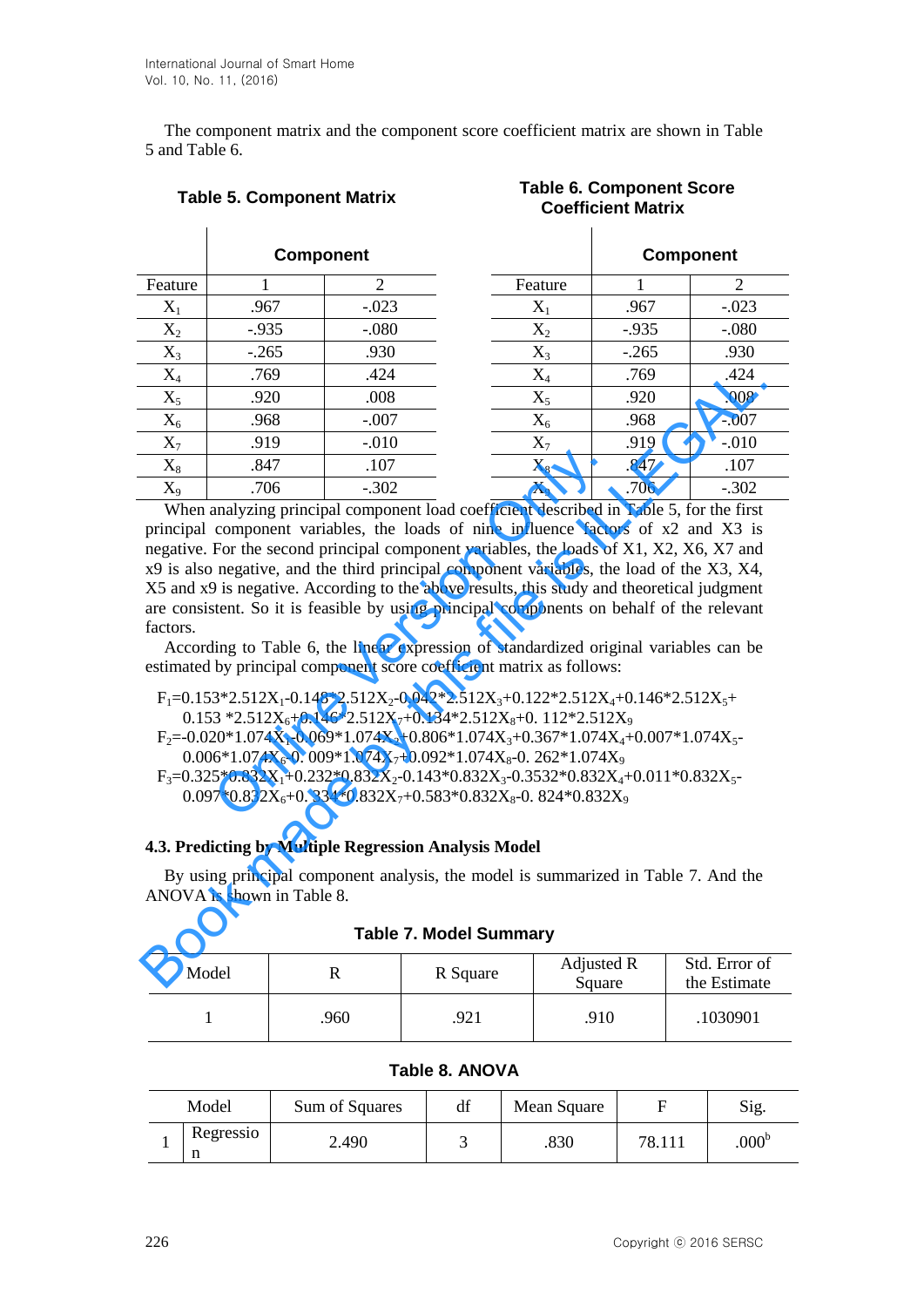| Residual | $\mathbf{1} \mathbf{1}$<br>ر 1 گ | ጎሰ<br>∠∪ | .U 1 1 |  |
|----------|----------------------------------|----------|--------|--|
| Total    | 2.702<br>$\angle$ . I UJ         | ົ<br>ر_ر |        |  |

Then take rural-urban income disparity ratio as dependent variable, and the above three principle components as independent variable, we get the linear regression model as follows:

 $Y=2.913+0.306F_1+0.116F_2-0.033F3$  (6)

Bringing the expression of principal component analysis into regression function, we can obtain the linear regression model as

 $Y=2.913+0.1062X_1-0.129X_2+0.072X_3+0.149X_4+0.113X_5+0.120X_6$ 

 $+ 0.102X_7 + 0.098X_8 + 0.076X9$ 

By the linear regression model we can conclude that the influenced factors  $X_1$  and  $X_3$ to  $X_9$  is positive, so they have the positive effects on y. In other words, they play an expanded roles on income gap between urban and rural. But the weight of  $X_2$  is negative, so it will reduce the urban-rural income gap.

# **5. Conclusion**

In this paper, we proposed a model by using multiple linear regression analysis integrating principle component analysis. This model exploits the advantages of principle component analysis to estimate the importance of influence factors in urban-rural income gap. The weights of influence factors are learned by PCA, and combine the principle component into the linear regression function to prediction the urban-rural income gap ratio. Applying our method on the example dataset, the experimental results show that the proposed model can predict the all kinds of influence factors in urban-rural income gap. by have the positive effects on y. In other<br>roles on income gap between urban and rural. But the wei<br>reduce the urban-rural income gap.<br>**lusion**<br>paper, we proposed a model by using multiple linear<br>g principle component ana Y=2.91340.1062X<sub>1</sub>-0.129X<sub>3</sub>+0.172X<sub>3</sub>+0.149X<sub>4</sub>+0.113X<sub>5</sub>+0.120X<sub>6</sub><br>
+0.102X<sub>7</sub>+0.098X<sub>8</sub> +0.076X9<br>
By the linear regression model we can conclude that the influenced factors X<sub>1</sub> and X<sub>3</sub><br>
By the linear regression model

# **References**

- [1] D. A. Freedman, "Statistical Models: Theory and Practice", Cambridge University Press, **(2009)**, pp. 26- 29.
- [2] A. C. Rencher, "Methods of multivariate analysis", John Wiley & Sons, **(2003)**.
- [3] Y. Anzai, "Pattern Recognition & Machine Learning", Elsevier, **(2012)**.
- [4] K. Pearson "LIII. On lines and planes of closest fit to systems of points in space", The London, Edinburgh, and Dublin Philosophical Magazine and Journal of Science, vol. 2, no. 11, **(1901)**, pp. 559- 572.
- [5] H. Abdi and L. J. Williams, "Principal component analysis", Wiley Interdisciplinary Reviews: Computational Statistics, vol. 2, no. 4, **(2010)**, pp. 433-459.
- [6] I. Jolliffe, "Principal component analysis", John Wiley & Sons, Ltd, **(2002)**.
- [7] Engineering Statistics Handbook. Retrieved **(2015)** January 19.

# **Authors**

**Jian Li**, Born in October 1982, Candidate Doctor, economist. His research interests include agricultural economic management, human resource management, *et. al*.